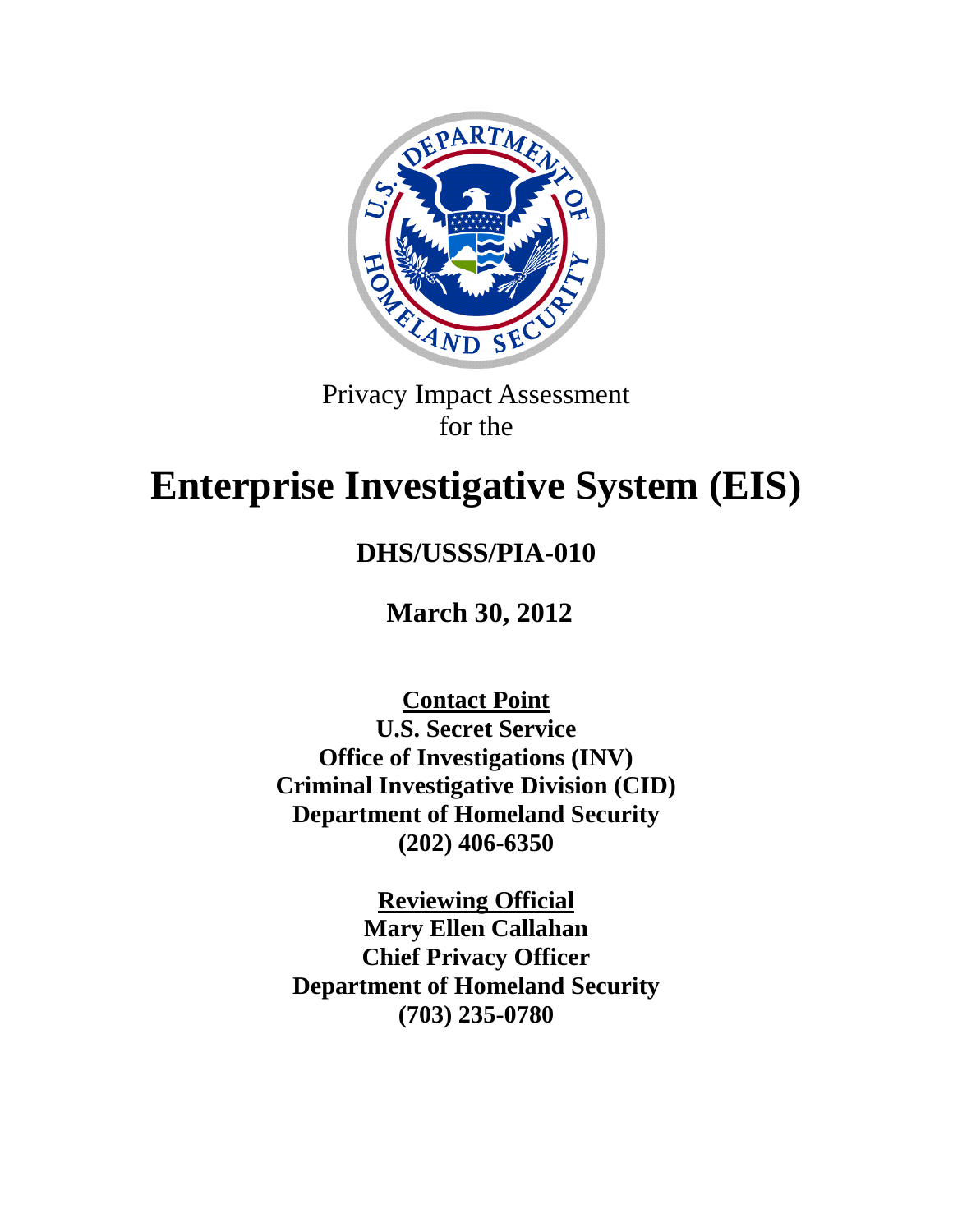

## **Abstract**

The United States Secret Service (Secret Service or USSS) uses the Enterprise Investigative System (EIS) to collect information about ongoing and resolved investigative cases and on individuals seeking access to USSS protected events. EIS is a compilation of six applications that reside on the Secret Service mainframe computer system. The EIS applications are used collectively in support of fulfilling the investigative mission to protect the integrity of the nation's financial systems. These applications are managed by several entities within the Office of Investigations. This PIA is being conducted because the EIS collects personally identifiable information (PII).

## **Overview**

EIS applications serve in fulfilling the investigative mission to protect the integrity of the nation's financial systems. EIS tracks information related to financial/electronic crimes, forged government checks and bonds, as part of criminal investigations. EIS also contains information on background and approval status of applicants, semi-annual review of Secret Service informants, and individuals seeking access to USSS protected events.

The Secret Service utilizes EIS as its central repository for both active and closed investigations. All of the applications that reside within EIS are owned by the Office of Investigation and support the investigative mission. The EIS system includes the collection of data concerning financial-related cases investigated by the Secret Service.

The EIS system includes the following applications that process PII:

• Criminal File Tracking System (CFTS)

Open investigative files are stored in the Criminal Investigative Division. Daily files are removed from the investigative case vault and presented to region personnel for review and to administrative personnel for updates. Additionally, other Divisions/Offices within Secret Service Headquarters (i.e., Office of Investigations, Legal Counsel, etc.) are provided investigative files for review.

CFTS is currently located in the Secret Service mainframe. CFTS tracks the physical location of a case file within Headquarters when it is removed by personnel. The application depicts the following information: the case file number, the location of the case file, and the name of current custodian of the case file.

• Event Name Check System

The Event Name Check System is designed to meet the protective and investigative needs of the USSS. It is used to process single or multiple names to determine suitability into a USSS-protected event. The system provides the USSS with the ability to simultaneously check names through major databases.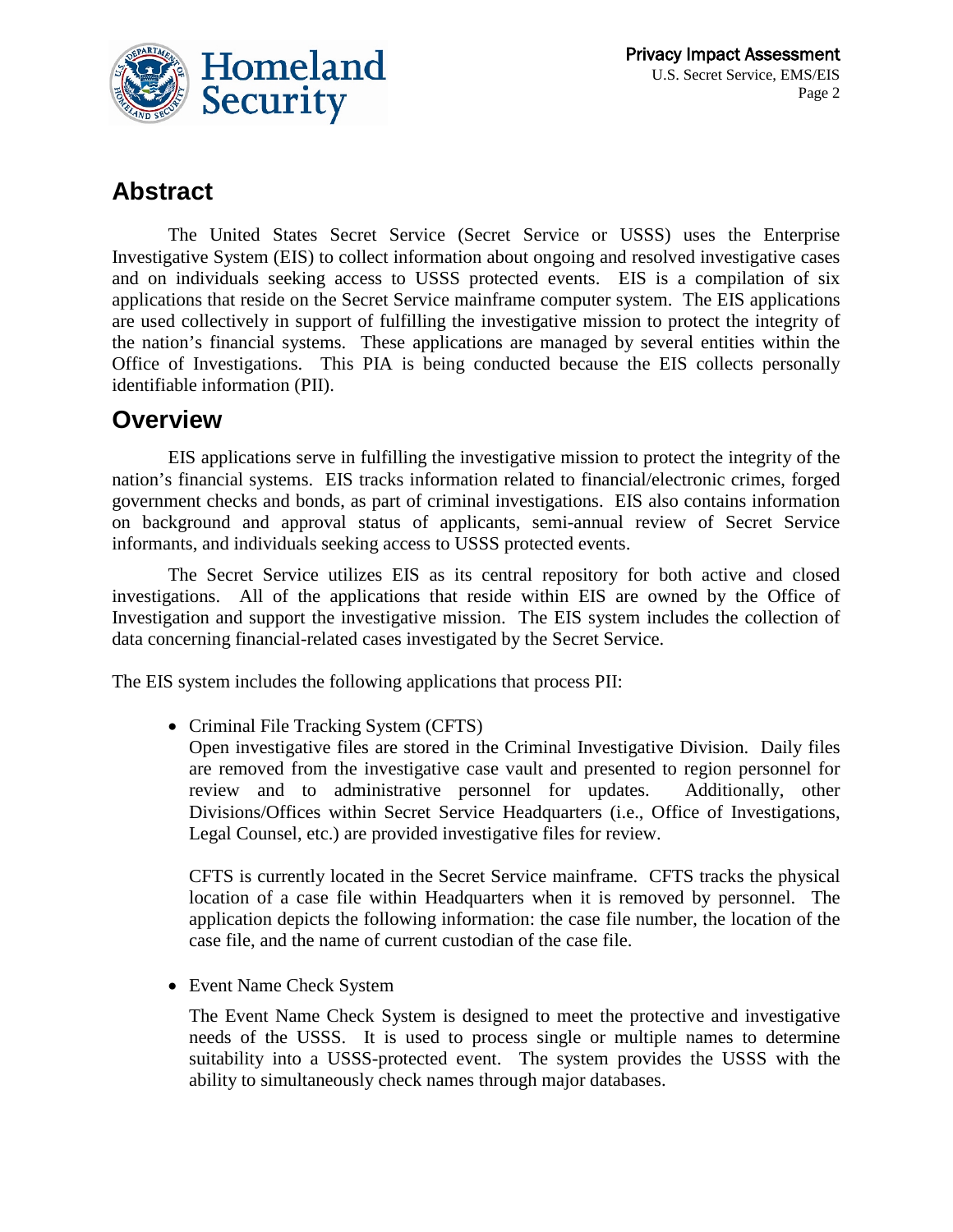

The system automates the name check process for users throughout the USSS. Users establish a name list under an event title. The name list will include identifiers for each individual who will be checked (i.e., name, date of birth (DOB), Social Security number (SSN), race, sex, address, telephone). Once all the names have been established under an event, the entire list is submitted for processing.

• Evidence (EVID)

During the course of a Secret Service investigation, evidence is gathered to support the potential prosecution of unlawful activity. The following items are examples of things gathered for evidentiary purposes: electronics, vehicles, currency, documents, fingerprints, DNA, statements, and video/audio recordings.

EVID is currently located in the Secret Service mainframe. EVID supports the reporting of all evidenced seized (except Counterfeit Currency). It includes who the evidence is held against, Secret Service certifying names of personnel, a description of the evidence, and disposition of all evidence. EVID is used to print the official SSF1544 - Certified Inventory of Evidence document.

• Forgery System (FORG)

Secret Service has primary jurisdiction into the forgery, alteration, and theft of U.S. Treasury checks & bonds. Issuing agencies (e.g., Social Security Administration, Internal Revenue Service, etc.) typically receive notification from their customers or by internal notification processes when it is determined that possible criminal activity is occurring. A claim is reported to Financial Management Service-Check Claims Group. An initial screening process of the claim is conducted and, if necessary, a referral is sent to the Secret Service for investigation.

FORG is currently located in the Secret Service mainframe. FORG is the tracking application used to account for the referrals. The relevant information tracked within FORG is the payee's name and address, the check symbol, the check number, and the date of the check.

• Informants database System (INFRMT)

USSS uses informants to assist in the investigation of criminal activity. The use of informants is a sensitive matter which requires Special Agents to associate with persons whose motivation and reliability may be suspect. In that regard this investigative technique must be carefully controlled and monitored. The proper use of informants requires that individual rights not be infringed upon and that the Government itself does not become a violator of the law. It is imperative that the Secret Service conduct itself within the parameters of ethical and legal law enforcement behavior.

INFRMT is currently located in the USSS mainframe. INFRMT contains information on confidential informant/cooperating individual. Policies are mandated by the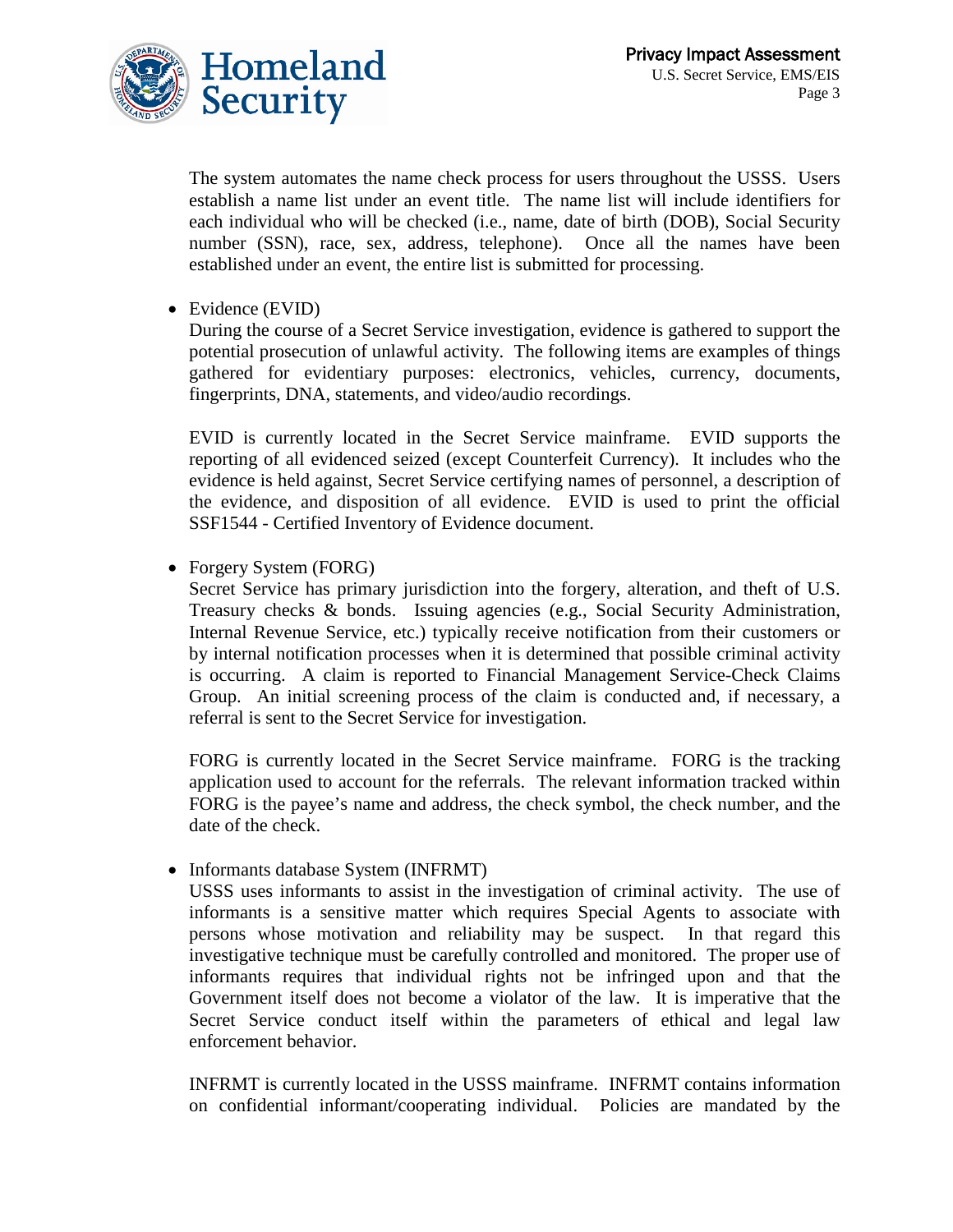

Department of Justice and DHS. INFRMT is comprised of the informant's name, date of birth, race, sex, height, weight, address, SSN, phone numbers, and status.

• Master Central Index (MCI)

MCI processes investigative data. USSS personnel authorized to use MCI can enter data and access information through the Secret Service network.

MCI contains data which supports both criminal and noncriminal investigations. MCI includes the collection of data concerning numerous aspects of cases handled by the Secret Service including the following: case type, case control limited arrest history, names, date of birth, race, sex, height, weight, eye color, addresses, SSN, phone numbers, and tattoos.

## **Section 1.0 Authorities and Other Requirements**

## **1.1 What specific legal authorities and/or agreements permit and define the collection of information by the project in question?**

The collection of the information is authorized by the following legal authorities: 18 U.S.C. § 1029 *Fraud and related activity in connection with access devices*; 18 U.S.C. § 1030 *Fraud and related activity in connection with computers*; 18 U.S.C. §§ 3056 and 3056A *Powers, Authorities, and Duties of United States Secret Service*; The Homeland Security Act of 2002, *Public Law* 107-296; Federal Records Act; 44 U.S.C. § 3101 *Records management by agency heads; general duties*; 5 U.S.C. § 552 *Public information*; 5 U.S.C. § 552a *Record maintained on individuals*; 5 U.S.C. § 301 *Departmental regulations*; 6 C.F.R. Part 5 *Disclosure of Records and Information*; and 42 U.S.C. § 13031 *Child Abuse Reporting*

## **1.2 What Privacy Act Systems of Records Notice(s) (SORN(s)) apply to the information?**

The DHS/USSS-001 Criminal Investigation Information System SORN, 76 FR 49497 provides notice regarding the collection of information and the routine uses associated with the collection of the information. DHS/USSS-004 Protection Information System SORN, 76 FR 66940, applies to the initial name check in the Event Name Check system. If during this process, an individual is flagged as potentially having a criminal record, DHS/USSS-001 would then apply.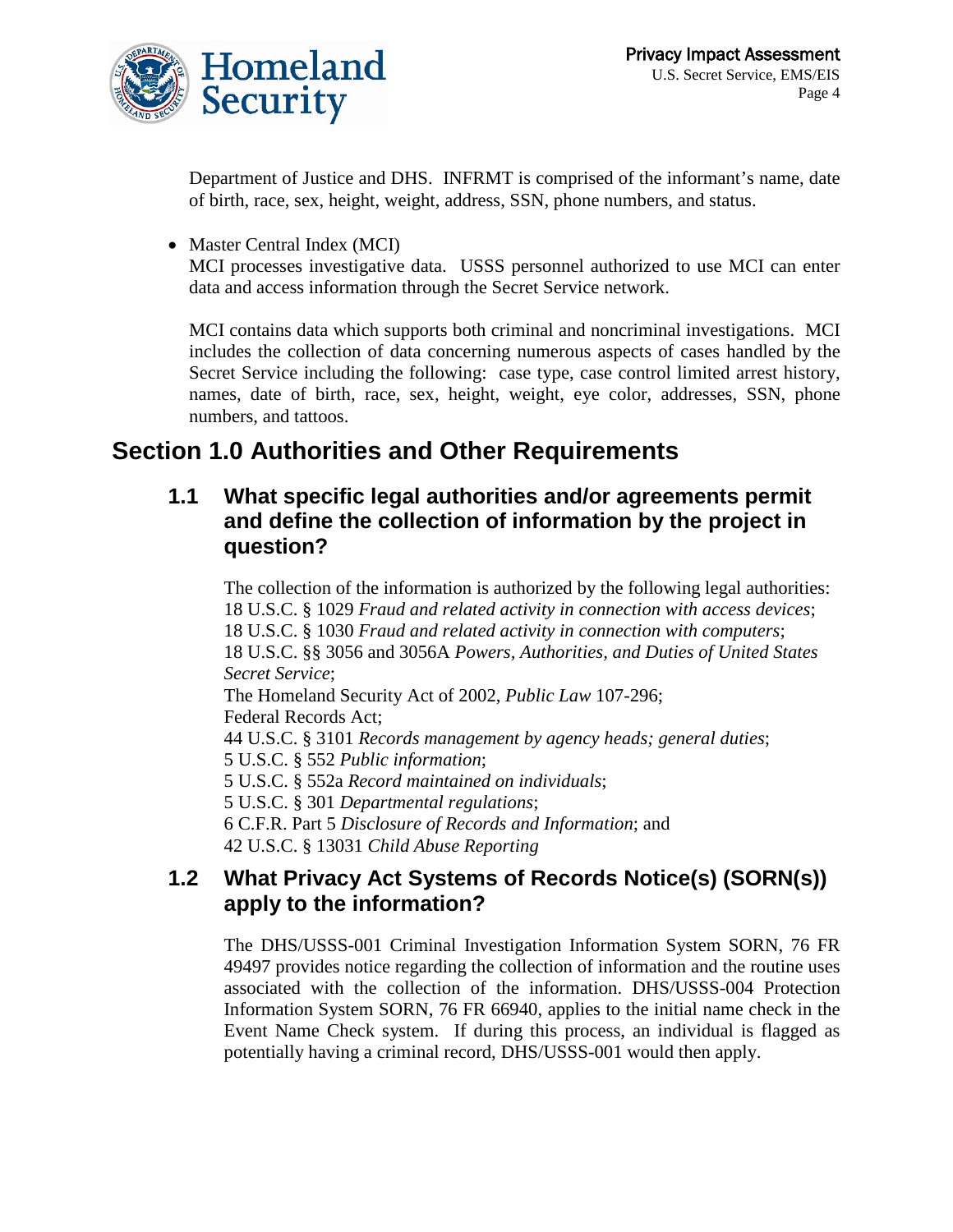

## **1.3 Has a system security plan been completed for the information system(s) supporting the project?**

The system has undergone certification and accreditation, which expires on August 9, 2013.

## **1.4 Does a records retention schedule approved by the National Archives and Records Administration (NARA) exist?**

Yes. Investigative records are retained and disposed of in accordance with various disposition schedules approved by the Secret Service Chief Records Officer and NARA. Consistent with requirements contained within 36 C.F.R. § 1234 Facility Standards for Records and the E-Government Act of 2002, efforts to schedule the electronic system which collects the information have already begun, and the draft schedule will be provided for review by NARA.

## **1.5 If the information is covered by the Paperwork Reduction Act (PRA), provide the OMB Control number and the agency number for the collection. If there are multiple forms, include a list in an appendix.**

This information is not covered by the Paperwork Reduction Act.

## **Section 2.0 Characterization of the Information**

#### **2.1 Identify the information the project collects, uses, disseminates, or maintains.**

- CFTS
	- Case number
	- Case file location
	- Current custodian name
	- Physical location
- Event Name Check System
	- Name
	- DOB
	- SSN
	- Race
	- Sex
	- Addresses
	- Telephone numbers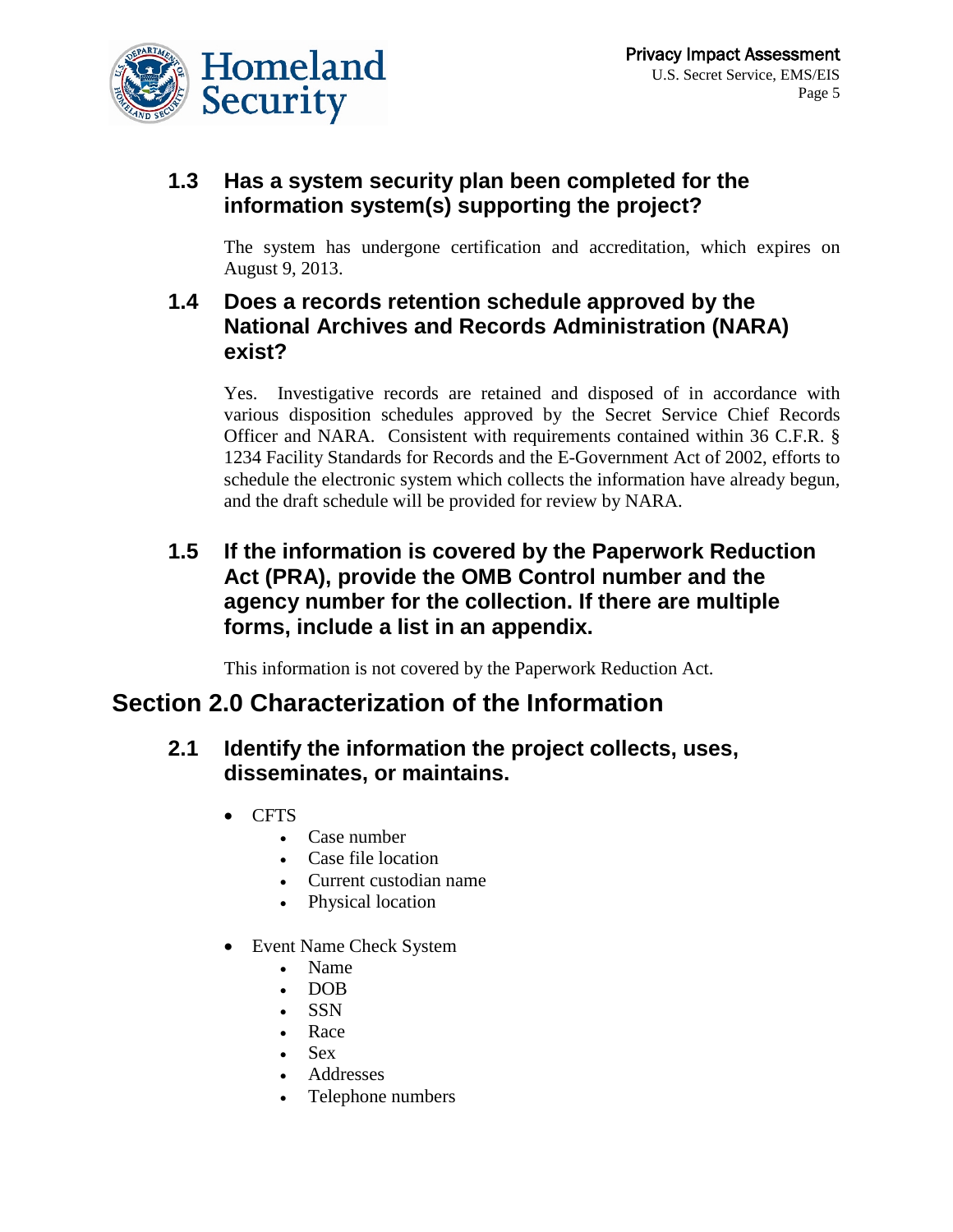

- EVID
	- List evidence held against
	- USSS certifying names of personnel
	- Description and Disposition of all evidence
	- Print SSF 1544 (Certified Inventory of Evidence Document)
- FORG
	- Payee name
	- Address
	- Symbol and Check number
	- Date of Check
- INFIRM
	- Name of informant
	- DOB
	- Race
	- Sex
	- Height
	- Weight
	- Address
	- SSN
	- Phone numbers
- MCI
	- Case type
	- Case control limited arrest history
	- Names
	- DOB
	- Race
	- Sex
	- Height
	- Weight
	- Eye color
	- Addresses
	- SSN
	- Phone numbers
	- Tattoos

## **2.2 What are the sources of the information and how is the information collected for the project?**

The investigative agent or other USSS personnel collects the information directly from individuals or indirectly during the course of an investigation and/or a USSS protected event. The information is extracted from law enforcement databases, commercial sources (e.g., Lexis-Nexis, AutoTrak) and other federal, state and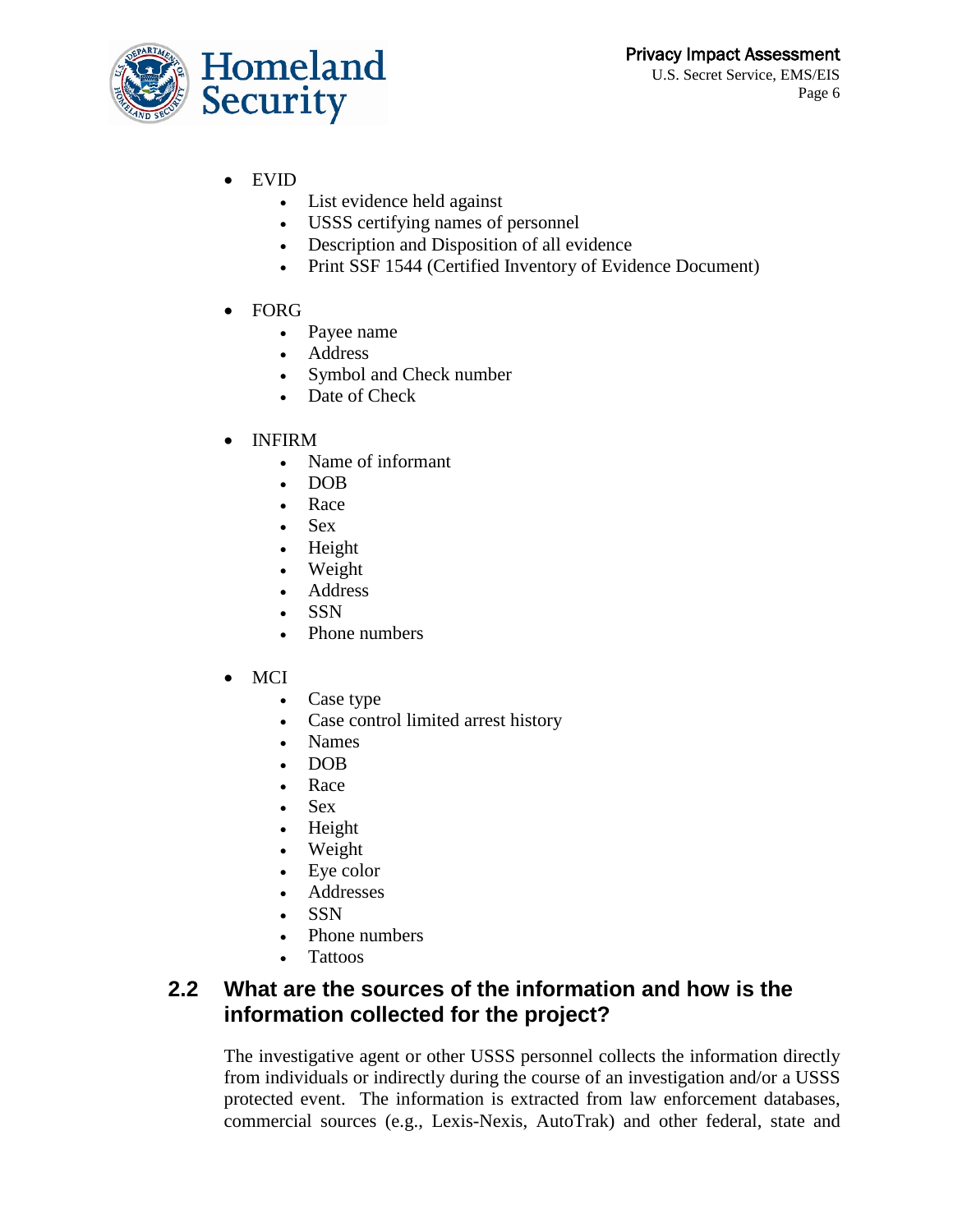

local law enforcement agencies.

## **2.3 Does the project use information from commercial sources or publicly available data? If so, explain why and how this information is used.**

USSS collects information during the course of an authorized law enforcement investigation. The information is used to develop preliminary leads that are subsequently investigated by special agents through personal interviews in order to verify accuracy of information. USSS employs trained law enforcement agents, officers, and support personnel, who are responsible for ensuring that public or commercial data, along with all case data, is accurate, to the extent possible, before uploading into EIS.

## **2.4 Discuss how accuracy of the data is ensured.**

The information is checked for accuracy during the course of the investigative and/or name check process and again when information is entered into EIS. Personnel must certify the correctness of the information (both when the information is collected and the case is closed) and obtain the appropriate signatures for case disposition. For example, EVID requires three signatures (the person who obtained evidence, the person who witnessed evidence and the supervisor who reviews evidence).

#### **2.5 Privacy Impact Analysis: Related to Characterization of the Information**

**Privacy Risk:** A privacy risk associated with this system includes EIS collecting more PII than is necessary.

**Mitigation:** The risk is minimal because data is most often collected by Secret Service, financial institutions, and/or other law enforcement agencies directly from the individual in the course of an investigative interview and validated through other means (e.g., driver license, birth certificate, Social Security cards, and other witnesses). Data may also be obtained lawfully from other law enforcement records. PII is collected to enable positive identification so that (a) the individual is identifiable during future interactions with the agency, (b) the individual is not erroneously identified as, or linked to, another individual, and (c) further investigation can be conducted (if necessary). All PII entered and collected is necessary for the purpose of ensuring accuracy in connection with law enforcement investigations and/or the name check process.

**Risk:** A privacy risk associated with this system concerns the erroneous entry of an individual's PII into EIS.

**Mitigation:** This risk is mitigated by limiting input and access to the system to authorized Secret Service employees engaged in criminal investigative activities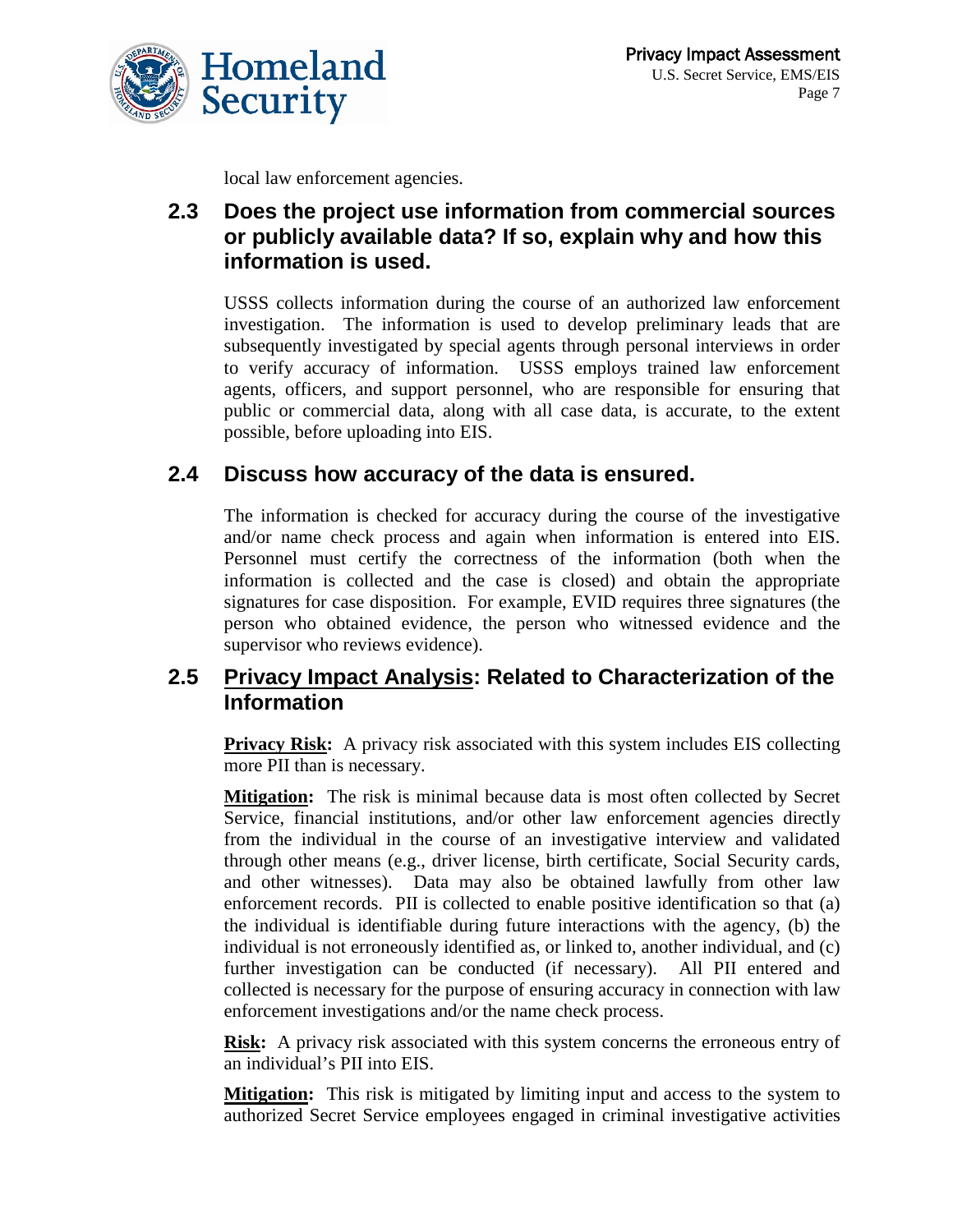

and the name check process who are trained on the use of EIS.

## **Section 3.0 Uses of the Information**

## **3.1 Describe how and why the project uses the information.**

- Criminal File Tracking System (CFTS) The CFTS tracks the physical location of investigative and personnel files being held within USSS Headquarters (HQ). As files are requested for review or retention their location is tracked for accountability purposes.
- Event Name Check System The Event Name Check System is used to process single or multiple names to determine suitability into an event.
- Evidence (EVID) EVID uses the information to track evidence collected and processed during an investigation. An individual(s) or entitiy are linked to the evidence.
- Forgery System (FORG) FORG uses the information to requests Treasury check information and track the location of where the Treasury check was sent for investigation.
- Informants database System (INFRMT) INFRMT uses the information to identify and track the identity of confidential information.
- Master Central Index (MCI) MCI uses the information to establish, update, process, search and report details on individuals who are under investigation and/or involved with the investigation.
- **3.2 Does the project use technology to conduct electronic searches, queries, or analyses in an electronic database to discover or locate a predictive pattern or an anomaly? If so, state how DHS plans to use such results.**

EIS does not conduct predictive analysis.

## **3.3 Are there other components with assigned roles and responsibilities within the system?**

There are no other components with assigned roles and responsibilities within the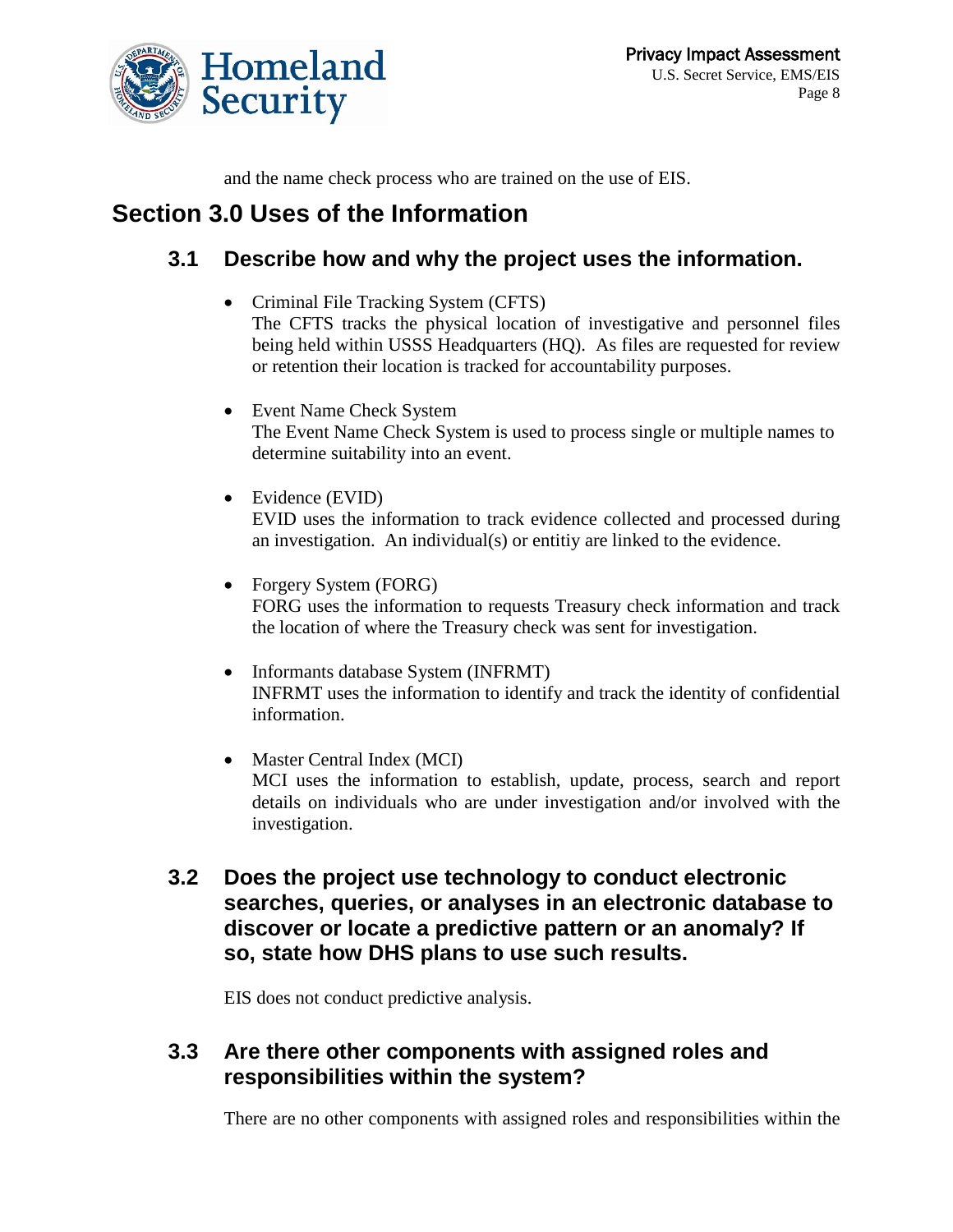

system.

## **3.4 Privacy Impact Analysis: Related to the Uses of Information**

**Privacy Risk:** There is a privacy risk that the information could be compromised and inadvertently accessed by unauthorized individuals.

**Mitigation:** To mitigate this risk, the information is maintained in a secured system. Access to the information is limited only to those Secret Service employees who need access to effectively perform their jobs.

**Privacy Risk:** There is a potential risk that EIS information may be used for purposes beyond those stated in 3.1.

**Mitigation:** To mitigate this risk, policies and procedures are in place to ensure that data is used in accordance with each respective authorized uses for information contained in EIS. All information will be used in conformity with DHS/USSS-001 Criminal Investigative Information System SORN, 76 FR 49497, and in the case of the Event Name Check system, DHS/USSS-004 will apply.

This risk is further mitigated by training all system users on the authorized uses of EIS information. Technical controls and robust auditing capabilities have been implemented to ensure appropriate use and access to information.

## **Section 4.0 Notice**

## **4.1 How does the project provide individuals notice prior to the collection of information? If notice is not provided, explain why not.**

The DHS/USSS-001 Criminal Investigation Information System SORN, 76 FR 49497 provides notice regarding the collection of information and the routine uses associated with the collection of the information.

DHS/USSS-004 Protection Information System SORN, 76 FR 66940, applies to the initial name check in the Event Name Check system. If during this process, an individual is flagged as potentially having a criminal record, DHS/USSS-001 would then apply.

Notice is further provided through the publication of this PIA.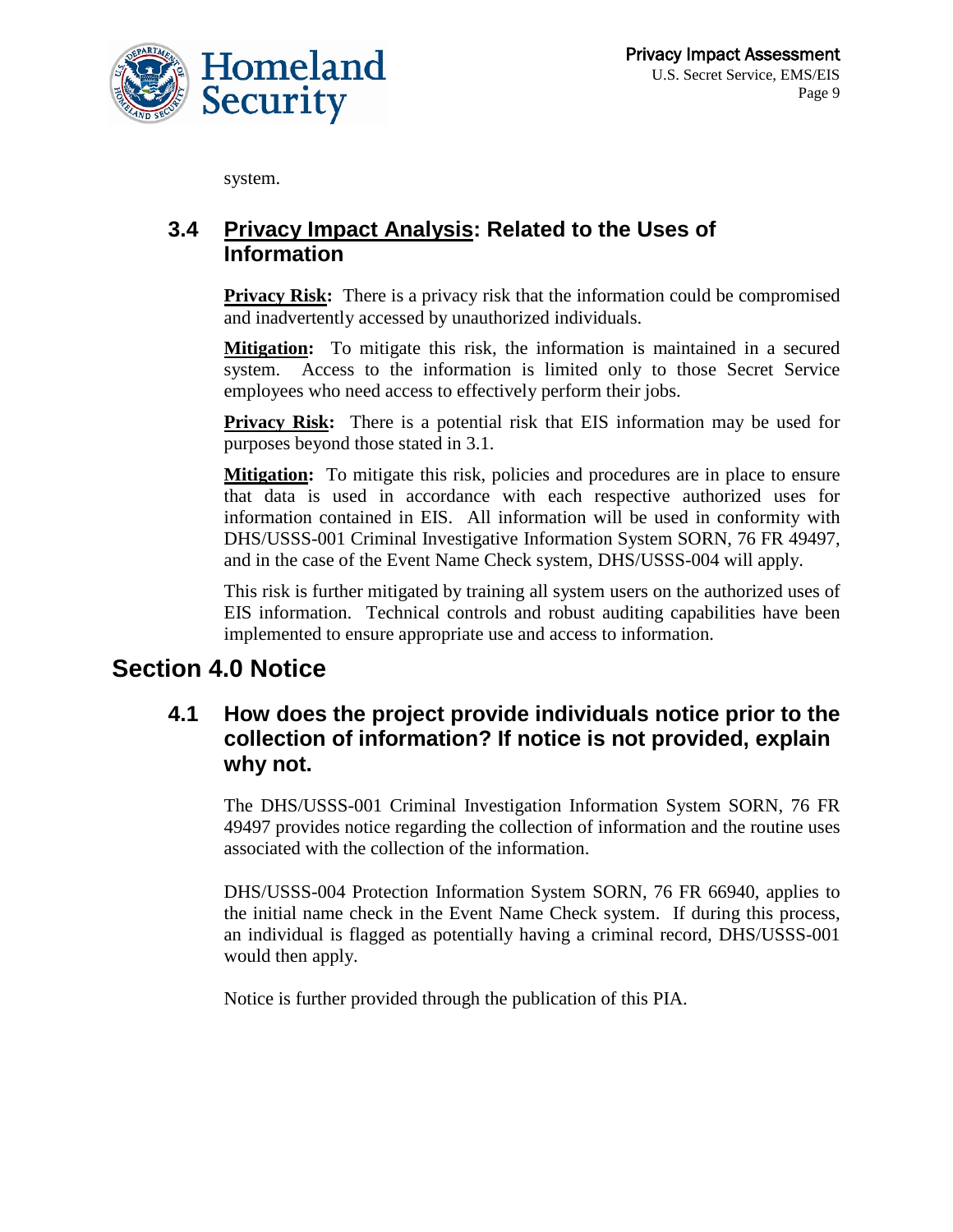

## **4.2 What opportunities are available for individuals to consent to uses, decline to provide information, or opt out of the project?**

Individuals cannot decline having their information collected, stored, and maintained in this system. Individuals do not have the right to consent to particular uses of the information maintained in the EIS.

## **4.3 Privacy Impact Analysis: Related to Notice**

**Privacy Risk:** There is a risk that subjects of an investigation or those seeking access to USSS-protected events may not know that information about them is being collected and maintained.

**Mitigation:** The DHS/USSS-001 Criminal Investigation Information System SORN, 76 FR 49497 provides notice of the purpose of collection, redress procedures, and the routine uses associated with the collection of the information. Risks are mitigated through verification and validation during the course of the investigative process and again when information is entered into the EIS. Advanced notice of the collection of their information to investigative targets or others involved in the investigation generally is not provided as it would compromise ongoing law enforcement investigations. In the case of individuals who are seeking access to USSS-protected events, this PIA and DHS/USSS-004 provide notice that background information will be collected and may be disclosed in accordance with the routine uses associated with the collection of the information in order to determine suitability to gain access to a USSS protected event.

## **Section 5.0 Data Retention by the project**

#### **5.1 Explain how long and for what reason the information is retained.**

The Secret Service retains the information no longer than is useful or appropriate for carrying out the information dissemination, collaboration, or investigative purposes for which it was originally collected. Information collected which becomes part of a criminal investigative case is retained for a period which corresponds to the specific case type developed (e.g., 30 years for judicial criminal cases; 10 years for non-judicial criminal cases, 5 years for non-criminal cases, etc.). These retention periods, established and/or approved by the NARA may cover periods as short as two years, or as long as 30 years, depending on the type or disposition of the case. Significant and/or unique investigative caserelated data of potential historical or archival value is forwarded to the National Archives for permanent retention.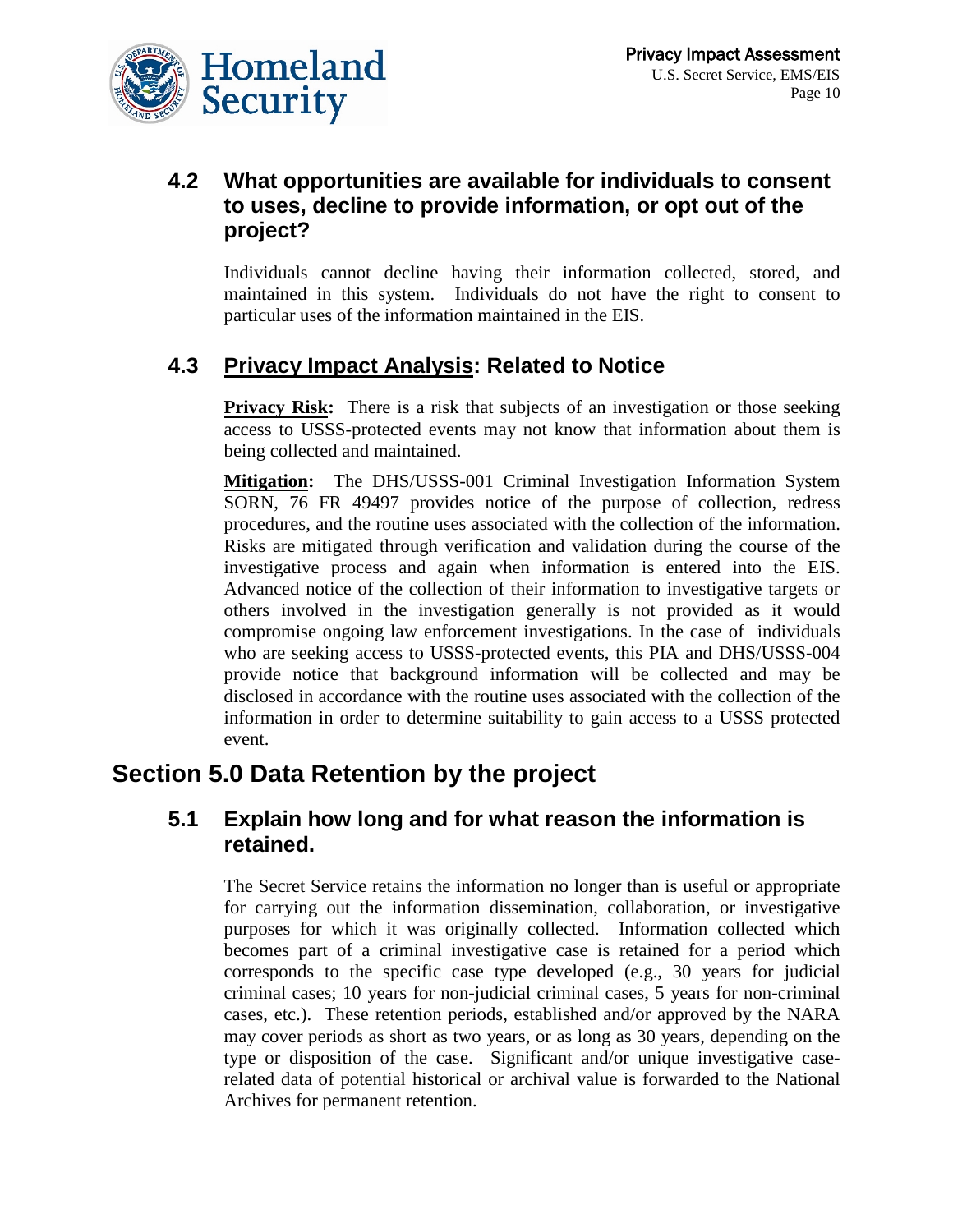

MCI and evidentiary information is currently maintained indefinitely for statistical or historical purposes.

## **5.2 Privacy Impact Analysis: Related to Retention**

**Privacy Risk:** There is a privacy risk that information will be retained for longer than necessary to accomplish the purpose for which the information was originally collected.

**Mitigation:** The information in EIS will be retained for the timeframes outlined in Question 5.1 to allow the USSS to properly carry out the dissemination, collaboration, or investigative purposes for which the information was originally collected. The retention period is consistent with general law enforcement system retention schedules and is appropriate given the Secret Service's investigative mission.

## **Section 6.0 Information Sharing**

## **6.1 Is information shared outside of DHS as part of the normal agency operations? If so, identify the organization(s) and how the information is accessed and how it is to be used.**

No. The information is not shared outside of DHS as part of the normal agency operations. However, any information maintained in EIS may be shared in accordance with the purposes and routine uses specified in the Secret Service's DHS/USSS-001 Criminal Investigative Information System SORN, 76 FR 49497, and DHS/USSS-004 Protection Information System SORN, 76 FR 66940, for information in the Event Name Check system. For example, investigation information may be routinely shared with DHS Customs and Border Protection and the Department of Justice.

#### **6.2 Describe how the external sharing noted in 6.1 is compatible with the SORN noted in 1.2.**

The information is not shared outside of DHS as part of the normal agency operations. However, any information maintained in EIS may be shared in accordance with the purposes and routine uses specified in the Secret Service's DHS/USSS-001 Criminal Investigative Information System SORN, 76 FR 49497, and DHS/USSS-004 Protection Information System SORN, 76 FR 66940, for information in the Event Name Check system. To the extent that information may be released pursuant to any routine uses, such release may only be made if it is compatible with the purposes of the original collection, as determined on a caseby-case basis.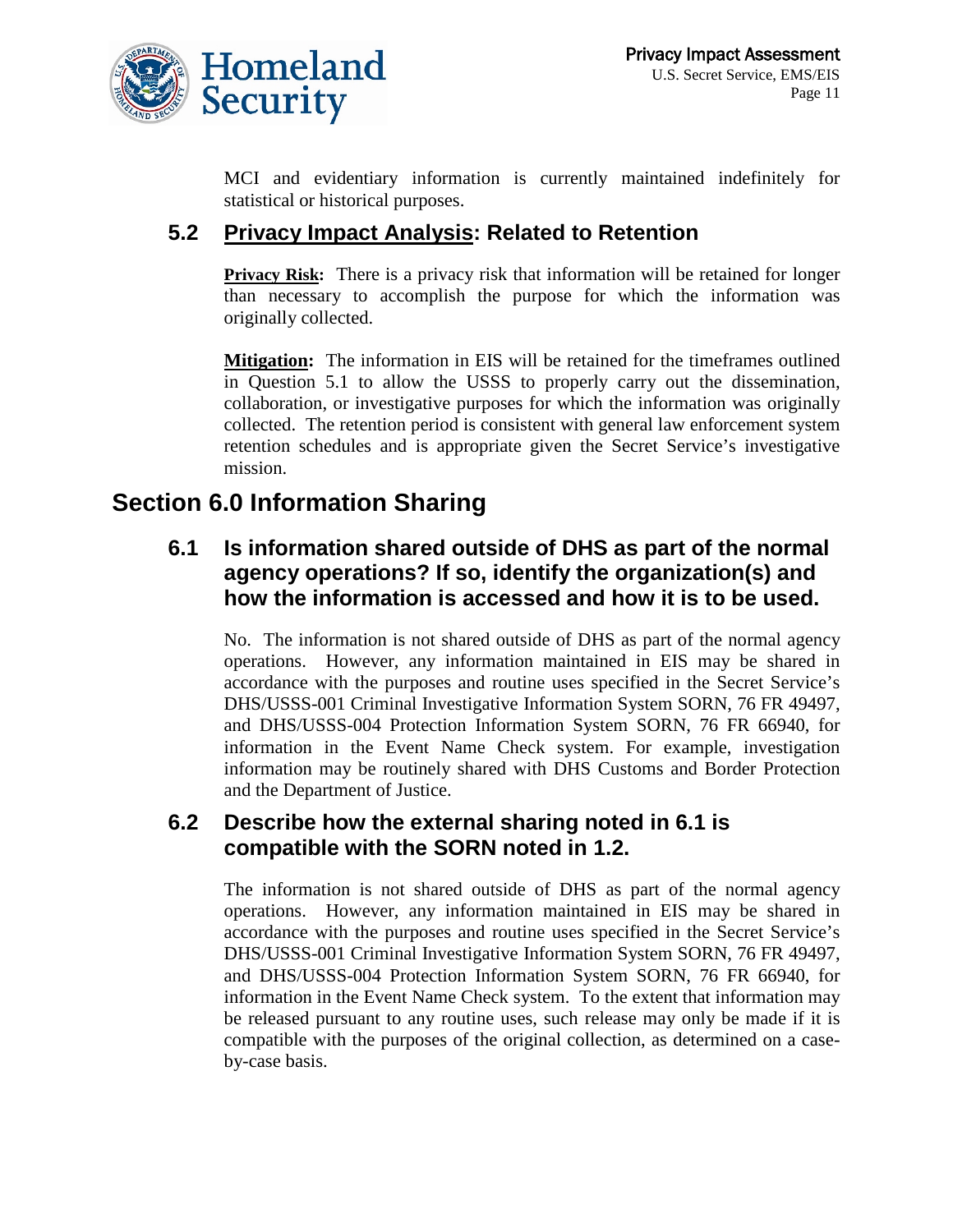

## **6.3 Does the project place limitations on re-dissemination?**

The information is not shared outside of the Secret Service as part of the normal agency operations.

#### **6.4 Describe how the project maintains a record of any disclosures outside of the Department.**

Some disclosures of information shared outside of the Secret Service as part of normal agency operations is documented through Memoranda of Understanding (MOUs). For example, information may be shared pursuant to an MOU between the Secret Service and the DOJ, or the Secret Service and NARA.

## **6.5 Privacy Impact Analysis: Related to Information Sharing**

**Privacy Risk:** To the extent that information may be released pursuant to any routine uses, the privacy risk identified is the disclosure of PII to an unauthorized recipient.

**Mitigation:** To mitigate this risk, disclosure may only be made by authorized Secret Service employees engaged in law enforcement activities who are trained on the use of EIS. Authorized Secret Service EIS users may only share the data pursuant to routine uses specified in the Secret Service's DHS/USSS-001 Criminal Investigative Information System SORN, 76 FR 49497 in support of the Secret Service investigative mission and DHS/USSS-004 Protection Information System SORN, 76 FR 66940, for information in the Event Name Check system.

## **Section 7.0 Redress**

#### **7.1 What are the procedures that allow individuals to access their information?**

Access is available through written request on a case-by-case basis. Requests should be directed to Communications Center, FOIA/PA Officer, 245 Murray Lane, S.W., Building T-5, Washington, D.C. 20223.

#### **7.2 What procedures are in place to allow the subject individual to correct inaccurate or erroneous information?**

The mechanism for requesting correction of information contained in any Secret Service criminal investigation information system is specified in the DHS/USSS-001 Criminal Investigation Information System SORN, 76 FR 49497, and for individuals denied access to a USSS-protected event, in the DHS/USSS-004 Protection Information System SORN, 76 FR 66940, published in the Federal Register, and through a FOIA request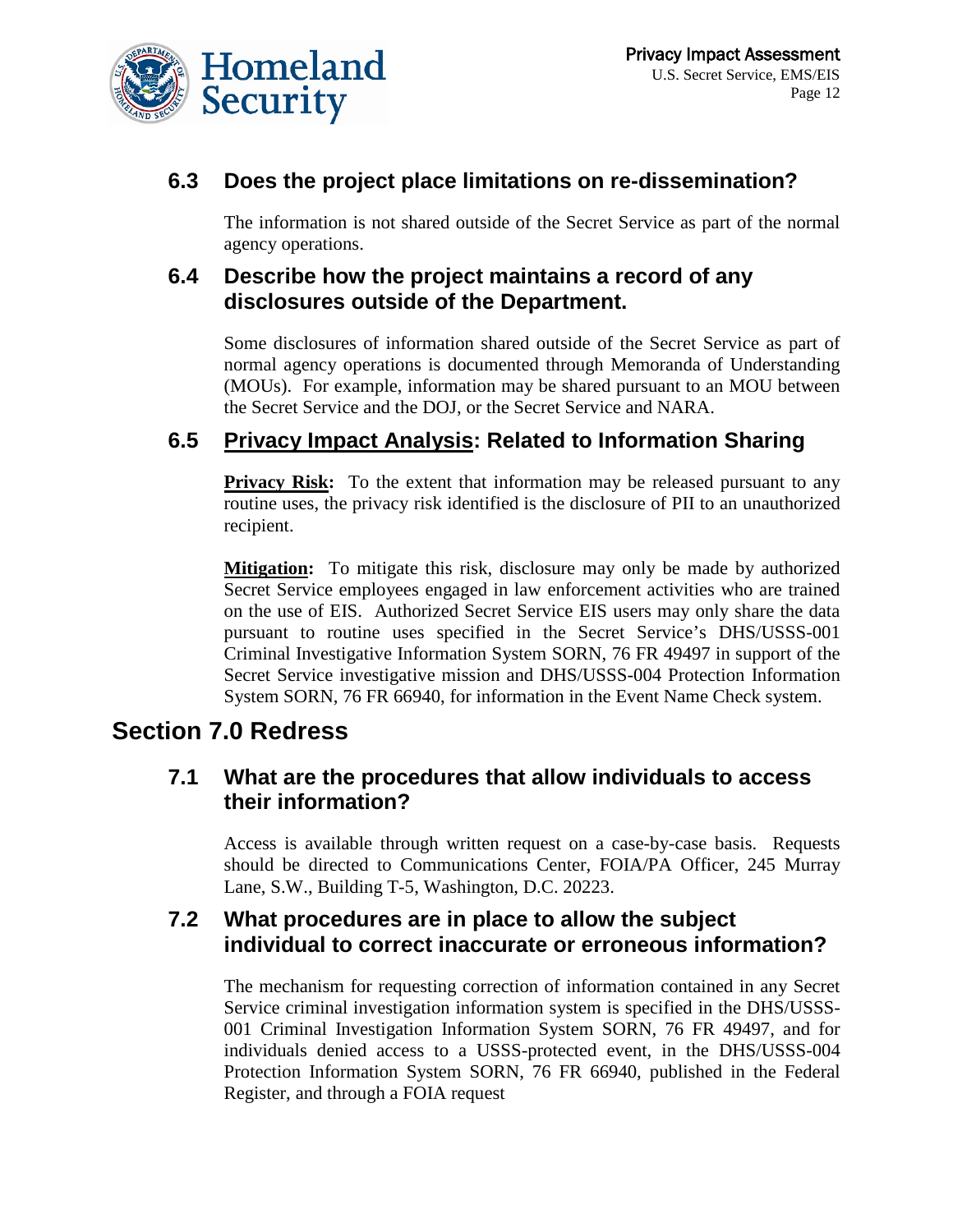

## **7.3 How does the project notify individuals about the procedures for correcting their information?**

The procedures are the same as those outlined in Question 7.2.

## **7.4 Privacy Impact Analysis: Related to Redress**

Redress is available through written request to the Secret Service Freedom of Information Officer if the requestor believes the information maintained by the Secret Service is incorrect. However, pursuant to the needs of law enforcement and the Privacy Act, individual access to and/or correction of existing records may be limited.

## **Section 8.0 Auditing and Accountability**

#### **8.1 How does the project ensure that the information is used in accordance with stated practices in this PIA?**

The system is audited regularly to ensure appropriate use and access to information. There are technical safeguards which are installed on workstations such as valid user identification and a corresponding password (with authorized level of security and access privileges).

Additionally, system users must complete annual security awareness and privacy training (and agree to rules of behavior).

## **8.2 Describe what privacy training is provided to users either generally or specifically relevant to the project.**

All Secret Service employees and contractors are required to receive annual privacy and security training to ensure their understanding of proper handling and securing of PII. Also, DHS has published the *Handbook for Safeguarding Sensitive PII*, providing employees and contractors additional guidance.

## **8.3 What procedures are in place to determine which users may access the information and how does the project determine who has access?**

DHS physical and information security policies dictate who may access USSS computers and filing systems. Specifically, DHS Management Directive 4300A outlines information technology procedures for granting access to Secret Service computers. Access to the information is strictly limited by access controls to those who require it for completion of their official duties. Authorized users are assigned mainframe access levels (with associated system privileges and information access capabilities).